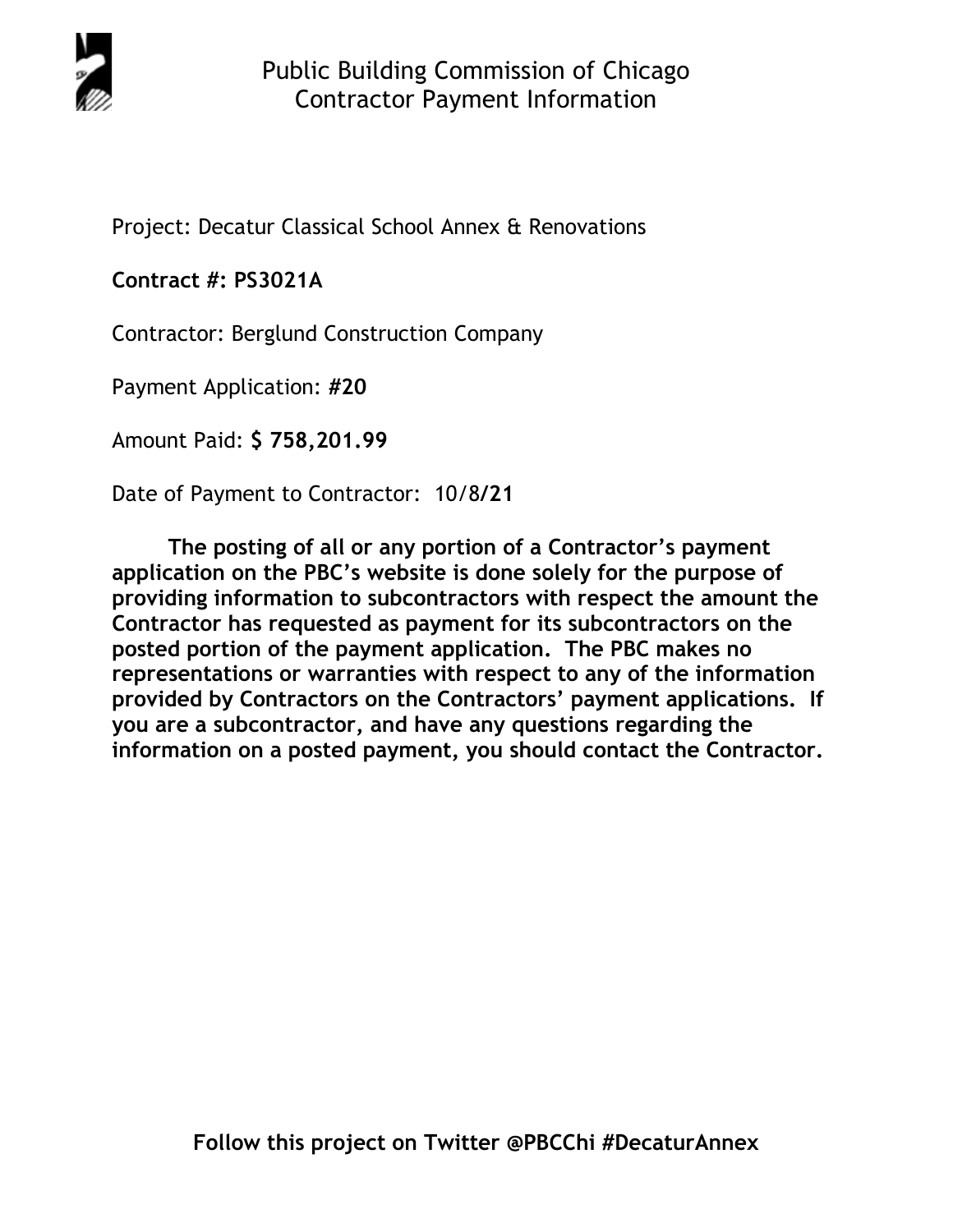### PUBLIC BUILDING COMMISSION OF CHICAGO **EXHIBIT S** CERTIFICATE OF ARCHITECT . ENGINEER

| <b>DATE:</b>                            | 9/9/2021                                                |    |           |
|-----------------------------------------|---------------------------------------------------------|----|-----------|
| <b>PROJECT:</b>                         | <b>Decatur Classical School Annex &amp; Renovations</b> |    |           |
| Pay Application No.:<br>For the Period: | 20<br>8/1/2021                                          | to | 8/31/2021 |
| Contract No.:                           | <b>PS3021A</b>                                          |    |           |

/''

In accordance with Resolution No.**communisties** adopted by the Public Building Commission of Chicago on**e Archael School Chicagoon**, relating to the \$**\_\_\_\_\_\_\_\_\_\_\_\_\_\_\_\_\_\_\_\_\_Revenue Bond** issued by the Public Building Commission of Chicago for the financing of this project (and all terms used herein shall have the same meaning as in said Resolution), I hereby certify to the Commission and to its Trustee, that:

- 1. Obligations in the amounts stated herein have been incurred by the Commission and that each item thereof is a proper charge against the Construction Account and has not been paid; and
- 2. No amount hereby approved for payment upon any contract will, when added to all amounts previously paid upon such contract, exceed 90% of current estimates approved by the Architect - Engineer until the aggregate amount of payments withheld equals 5% of the Contract Price (said retained funds being payable as set forth in said Resolution).

| <b>THE CONTRACTOR:</b>                                                                                                       | <b>Berglund Construction</b><br>111 E. Wacker Drive, Suite 2450, Chicago, IL 60601 |                 |            |               |
|------------------------------------------------------------------------------------------------------------------------------|------------------------------------------------------------------------------------|-----------------|------------|---------------|
| <b>General Construction Services</b><br>FOR:                                                                                 |                                                                                    |                 |            |               |
| is now entitled to the sum of:                                                                                               | \$                                                                                 |                 | 758,201.99 |               |
| <b>ORIGINAL CONTRACTOR PRICE</b>                                                                                             |                                                                                    | \$22,389,600.00 |            |               |
| <b>ADDITIONS</b>                                                                                                             |                                                                                    | \$0.00          |            |               |
| <b>DEDUCTIONS</b>                                                                                                            |                                                                                    | \$0.00          |            |               |
| NET ADDITION OR DEDUCTION                                                                                                    |                                                                                    | \$0.00          |            |               |
| <b>ADJUSTED CONTRACT PRICE</b>                                                                                               |                                                                                    | \$22,389,600.00 |            |               |
|                                                                                                                              |                                                                                    |                 |            |               |
|                                                                                                                              |                                                                                    |                 |            |               |
| TOTAL AMOUNT EARNED                                                                                                          |                                                                                    |                 | \$<br>\$   | 20,391,520.83 |
| <b>TOTAL RETENTION</b>                                                                                                       |                                                                                    |                 |            | 219,216.50    |
| a) Reserve Withheld @ 1% of Total Amount Earned.<br>but Not to Exceed 1% of Contract Price<br>b) Liens and Other Withholding |                                                                                    | $\frac{s}{s}$   | 219,216.50 |               |
| c) Liquidated Damages Withheld                                                                                               |                                                                                    | S.              | $\sim$     |               |
| <b>TOTAL PAID TO DATE (Include this Payment)</b>                                                                             |                                                                                    |                 |            | 20,172,304.33 |
| <b>LESS: AMOUNT PREVIOUSLY PAID</b>                                                                                          |                                                                                    |                 | \$         | 19,414,102.34 |
| AMOUNT DUE THIS PAYMENT                                                                                                      |                                                                                    |                 | \$         | 758,201.99    |

Architect Engineer:

signature, date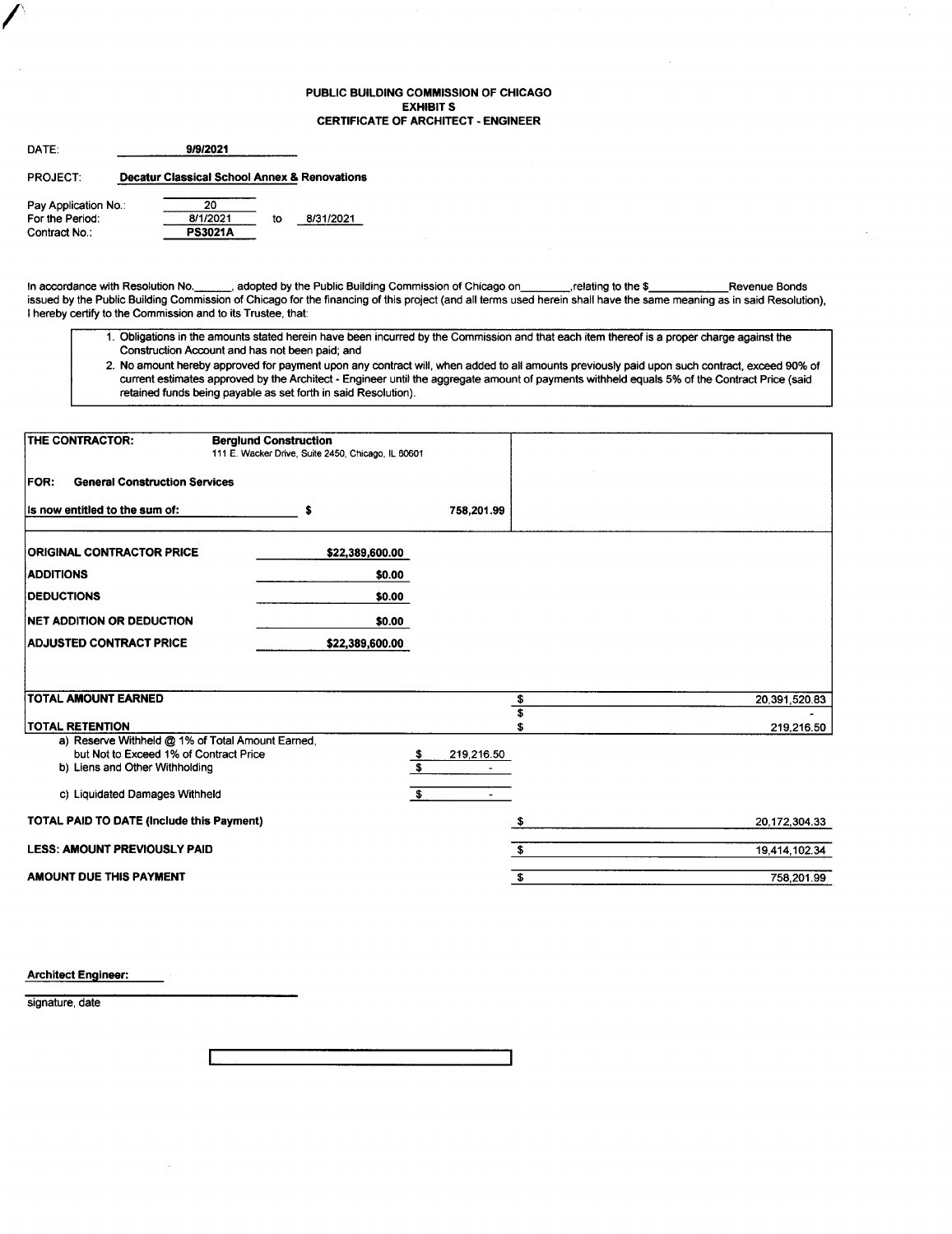PUBLIC BUILDING COMMISSION OF CHICAGO

#### EXHIBIT A - PART 1

| CONTRACTOR'S SWORN STATEMENT AND AFFIDAVIT FOR PARTIAL PAYMENT (page 1 of 2) |  |
|------------------------------------------------------------------------------|--|
|------------------------------------------------------------------------------|--|

|         |                                                                                                                                                                                                                                                                                                                                                                                                                                                                                                                                                                                                                                                                                                                                                                                       | <b>CONTRACTORS SWORN STATEMENT AND AFFIDAVITY OR PARTIAL PATMENT (DRUG T.01.4)</b>                                                       |                                    |                                   |
|---------|---------------------------------------------------------------------------------------------------------------------------------------------------------------------------------------------------------------------------------------------------------------------------------------------------------------------------------------------------------------------------------------------------------------------------------------------------------------------------------------------------------------------------------------------------------------------------------------------------------------------------------------------------------------------------------------------------------------------------------------------------------------------------------------|------------------------------------------------------------------------------------------------------------------------------------------|------------------------------------|-----------------------------------|
| Project | Decatur Classical School Annex & Renovations                                                                                                                                                                                                                                                                                                                                                                                                                                                                                                                                                                                                                                                                                                                                          |                                                                                                                                          | CONTRACTOR                         | <b>Berglund Construction</b>      |
|         | PBC Project #05215                                                                                                                                                                                                                                                                                                                                                                                                                                                                                                                                                                                                                                                                                                                                                                    |                                                                                                                                          |                                    |                                   |
|         | Job Location 7030 N. Sacramento Ave., Chicago, IL 60645                                                                                                                                                                                                                                                                                                                                                                                                                                                                                                                                                                                                                                                                                                                               |                                                                                                                                          |                                    |                                   |
|         | Owner Public Building Commission Of Chicago                                                                                                                                                                                                                                                                                                                                                                                                                                                                                                                                                                                                                                                                                                                                           |                                                                                                                                          | <b>APPLICATION FOR PAYMENT #20</b> |                                   |
|         | <b>STATE OF ILLINOIS</b><br>SS.<br>COUNTY OF COOK                                                                                                                                                                                                                                                                                                                                                                                                                                                                                                                                                                                                                                                                                                                                     |                                                                                                                                          |                                    |                                   |
|         | The affiant, being first duly sworn on oath, deposes and says that he/she is Fred Berglund - President, of Berglund Construction, an Illinois corporation, and duly authorized to make this Affidavit in behalf of said corpor<br>and that said corporation is the Contractor with the PUBLIC BUILDING COMMISSION OF CHICAGO, Owner, under Contract No. PS3021A dated the 11th day of December, 2019, for the following project:                                                                                                                                                                                                                                                                                                                                                      |                                                                                                                                          |                                    |                                   |
|         |                                                                                                                                                                                                                                                                                                                                                                                                                                                                                                                                                                                                                                                                                                                                                                                       | Decatur Classical School Annex & Renovations<br>that the following statements are made for the purpose of procuring a partial payment of | 758,201.99                         | under the terms of said Contract: |
|         | That the work for which payment is requested has been completed, free and clear of any and all claims, liens, charges, and expenses of any kind or nature whatsoever, and in full compliance with the contract documents and t<br>purposes of said contract, the following persons have been contracted with, and have furnished or prepared materials, equipment, supplies, and services for, and having done labor on said improvement. That the respective am<br>money due and to become due to each of them respectively. That this statement is a full, true, and complete statement of all such persons and of the full amount now due and the amount heretofore paid to each of them for su<br>furnished or prepared by each of them to or on account of said work, as stated: |                                                                                                                                          |                                    |                                   |

### CONSTRUCTION (pre con; trades; gel req)

| <b>IPRECONSTRUCTION SERVICES</b>                                   |                                                                           |                                          |                    |                   |                      |                          |          | ---------Work Completed-------- |         |               |           |                                       |      |                   |
|--------------------------------------------------------------------|---------------------------------------------------------------------------|------------------------------------------|--------------------|-------------------|----------------------|--------------------------|----------|---------------------------------|---------|---------------|-----------|---------------------------------------|------|-------------------|
| $\overline{\phantom{a}}$ them $\overline{\phantom{a}}$<br>(same on |                                                                           |                                          | Original contract  | <b>PBC Change</b> | Geni Contr           | <b>Adjusted Contract</b> |          |                                 |         |               |           |                                       |      |                   |
| SOVI                                                               | Subcontractor Name & Address                                              | Type of Work                             | amount initial GMP | Orders            | <b>Change Orders</b> | Amt                      | Complete | Previous                        | Current | Total to date | retainage | net previous billing   net amount due |      | remaining to bill |
|                                                                    | <b>Berglund Construction</b><br>1111 E. Wacker Dr., Suite 2450 Chicago, I |                                          |                    |                   |                      |                          |          |                                 |         |               |           |                                       |      |                   |
| 00500                                                              | L 6060*                                                                   | <b>Preconstruction Services</b>          | 280.077.00         | 0.00              | 0.00                 | 280.077.00               | 100%     | 280.077.00                      | 0.OC    | 280,077.00    | 0.00      | 280.077.00                            | 0.00 | 0.00              |
|                                                                    |                                                                           | <b>Subtotal Preconstruction Services</b> | 280,077.00         | 0.00              | 0.00                 | 280.077.00               | 100%     | 280.077.00                      | 0.00    | 280.077.00    | 0.00      | 280.077.00                            | 0.00 | 0.00              |

# **COST OF WORK**

|                            | <b>TRADE CONTRACTOR COSTS</b>                                                       |                                  |                                          |                      |                                           |                                 |            |           |         |               |           |                        |                |                   |
|----------------------------|-------------------------------------------------------------------------------------|----------------------------------|------------------------------------------|----------------------|-------------------------------------------|---------------------------------|------------|-----------|---------|---------------|-----------|------------------------|----------------|-------------------|
| ITEM #<br>(same on<br>SOV) | Subcontractor Name & Address                                                        | <b>Type of Work</b>              | Original contract<br>amount: initial GMP | PBC Change<br>Orders | <b>Gent Contr</b><br><b>Change Orders</b> | <b>Adjusted Contract</b><br>Amt | % Complete | Previous  | Current | Total to date | retainage | net previous billina I | net amount due | remaining to bill |
| 01601                      | <b>City Lights</b><br>9993 Virginia Ave.<br>Chicago Ridge, IL 60415                 | <b>Temporary Electrical Site</b> | 85,550.00                                | 11,200.00            | $-1,620.00$                               | 95,130.00                       | 94%        | 88,951.17 | 0.00    | 88,951.17     | 889.51    | 84.503.61              | 3.558.05       | 7.068.34          |
| 01742                      | <b>Construction Cleaning Company</b><br>516 N. Ogden #129<br>Chicago, IL 60642      | Final Clean                      | 0.00                                     | 0.00                 | 14.684.00                                 | 14.684.00                       | 100%       | 14.684.00 | 0.00    | 14,684.00     | 146.84    | 13,215.60              | 1,321.56       | 146.84            |
| 01760                      | <b>Built Best Fence</b><br>615 W. Factory Rd.<br>Addison, IL 60101                  | Temp Fencing                     | 65,000.00                                | 0.00                 | 14,850.00                                 | 79,850.00                       | 93%        | 74.345.50 | 0.00    | 74,345.50     | 743.46    | 70,628.22              | 2,973.82       | 6.247.96          |
| 01915                      | Professionals Associated<br>7100 N. Tripp Ave.<br>Lincolnwood, IL 60712             | Surveying                        | 40.443.00                                | 0.00                 | 19,211.00                                 | 59,654.00                       | 100%       | 59,651.00 | 0.00    | 59,651.00     | 2,982.55  | 56,668.45              | 0.00           | 2,985.55          |
| 01920                      | Not Let                                                                             | Surveyor                         | 8,497.00                                 | 0.00                 | $-8,497.00$                               | 0.00                            | #DIV/0!    | 0.00      | 0.00    | 0.00          | 0.00      | 0.00                   | 0.00           | 0.00              |
| 02182                      | Nationwide Environmental & Demo<br>1153 Lee Street #244<br>Des Plaines. IL 60016    | Abatement                        | 0.00                                     | 5.000.00             | 6,800.00                                  | 11.800.00                       | 100%       | 11,800.00 | 0.00    | 11,800.00     | 118.00    | 11,210.00              | 472.00         | 118.00            |
| 02200                      | Agua Vitae Engineering, LLC<br>125 S. Burton Place<br>Arlington Heights, IL 60005   | Dewatering                       | 51,600.00                                | 0.00                 | $-25,800.00$                              | 25,800.00                       | 100%       | 25,800.00 | 0.00    | 25,800.00     | 258.00    | 24.510.00              | 1,032.00       | 258.00            |
| 02230                      | <b>Carlson Environmental</b><br>65 E. Wacker Place, Suite 2210<br>Chicago, IL 60601 | Environmental                    | 0.00                                     | 16.000.00            | 0.00                                      | 16.000.00                       | 100%       | 16.000.00 | 0.00    | 16,000.00     | 160.00    | 15,200.00              | 640.00         | 160.00            |
| 02242                      | Not Let                                                                             | Dewatering                       | 921,135.00                               | 0.00                 | $-921,135.00$                             | 0.00                            | #DIV/0!    | 0.00      | 0.00    | 0.00          | 0.00      | 0.00                   | 0.00           | 0.00              |

 $\sim$